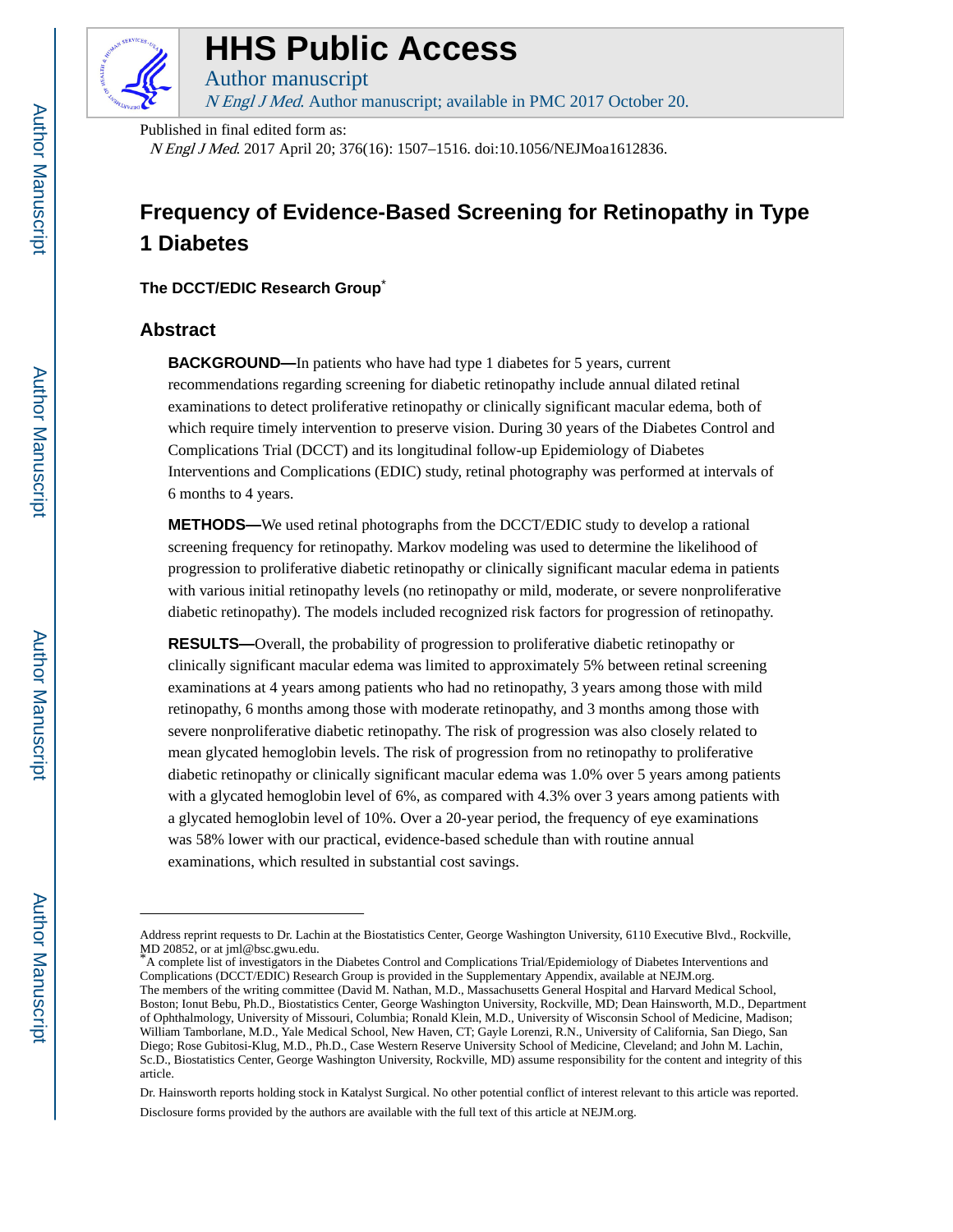**CONCLUSIONS—**Our model for establishing an individualized schedule for retinopathy screening on the basis of the patient's current state of retinopathy and glycated hemoglobin level reduced the frequency of eye examinations without delaying the diagnosis of clinically significant disease.

> Diabetic retinopathy is the most common cause of blindness in adults in the United States.<sup>1</sup> Fortunately, the risk of the development and progression of retinopathy can be reduced substantially by modern-day intensive glycemic management.<sup>2–5</sup> Moreover, if clinically significant macular edema or vision-threatening proliferative diabetic retinopathy develops, timely intervention with laser photocoagulation or with intraocular glucocorticoids or anti– vascular endothelial growth factor (VEGF) agents can substantially reduce loss of vision.<sup>6–9</sup> Thus, the goal of retinopathy screening is the timely detection of retinopathy that would, without intervention, cause vision loss.

In patients with type 1 diabetes, annual screening for retinopathy starting 3 to 5 years after diagnosis has long been recommended,  $10-12$  largely on the basis of now-outdated epidemiologic studies. However, the long-term benefits of intensive therapy on the clinical course of retinopathy are now well established, $^{13}$  and recommendations for screening are being reevaluated.

The Diabetes Control and Complications Trial (DCCT), which was conducted from 1983 through 1993, and the follow-up Epidemiology of Diabetes Interventions and Complications (EDIC) study (which has been ongoing since 1994) have followed a cohort of patients with type 1 diabetes with regularly scheduled fundus photography for more than 30 years.<sup>13</sup> Nearly complete follow-up with strong adherence to the fundus photography schedule and systematic assessment of risk factors for retinopathy have provided the opportunity to formulate rational, data-driven strategies to screen for retinopathy.

Our goal was to establish an evidence-based fundus photography screening schedule that would efficiently detect potentially vision-threatening changes. In addition, we evaluated individualization of the screening frequency on the basis of the effects of established risk factors.

#### **METHODS**

The DCCT and EDIC studies were designed by their respective research groups. The methods of both studies have been described previously.<sup>2,3,14</sup> The data were collected at the Biostatistics Center of George Washington University. The second and last authors performed the statistical analyses. The first, second, and last authors wrote the first draft of the manuscript, and the members of the writing committee provided additional text and revisions. The members of the writing committee vouch for the accuracy and completeness of the data and analyses and for the fidelity of the study to the protocols (available with the full text of this article at NEJM.org). The DCCT/EDIC Research Group made the decision to submit the manuscript for publication.

The institutional review boards at each participating center approved both study protocols. All the patients provided written informed consent.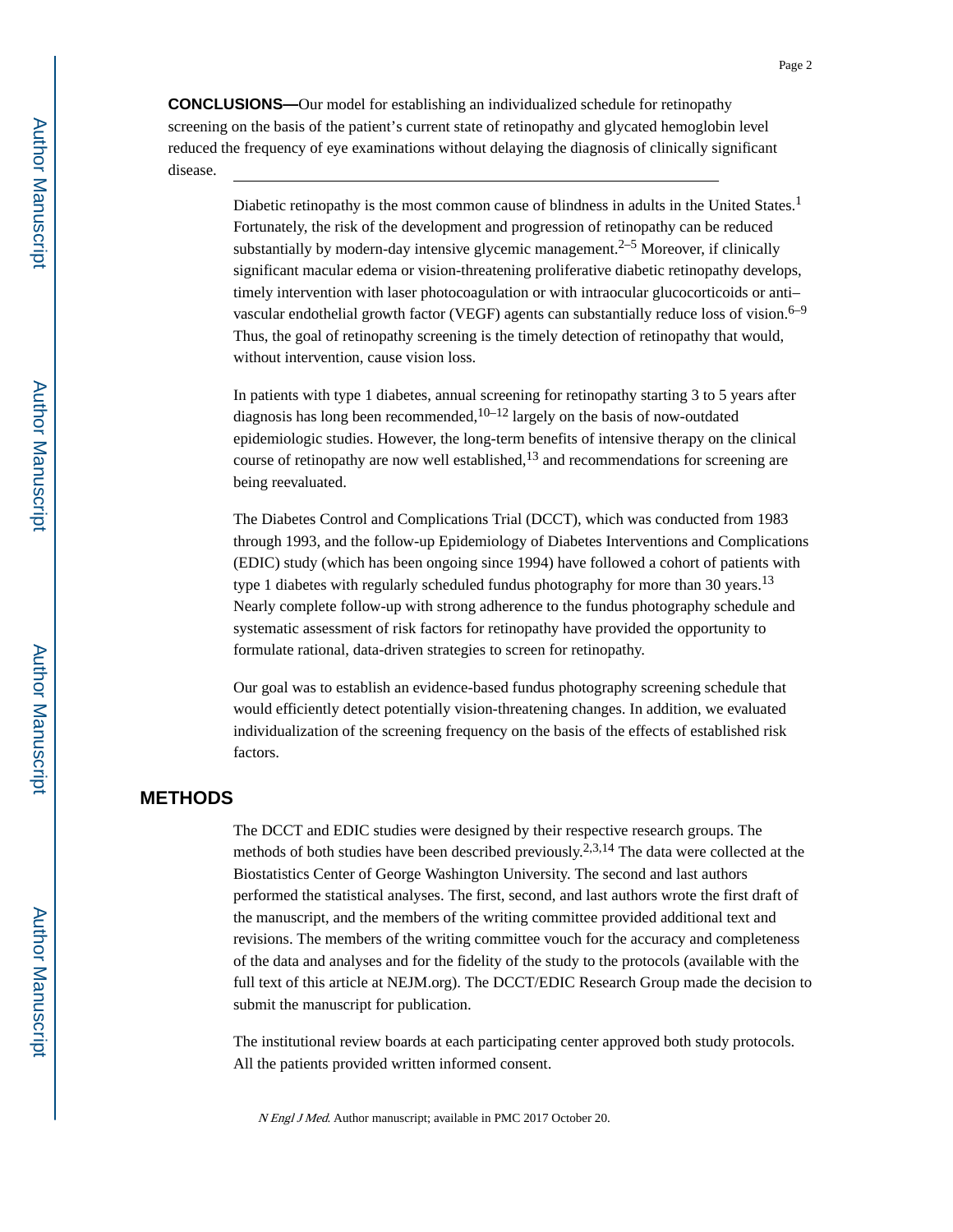#### **PATIENTS**

From 1983 through 1989, the DCCT enrolled 1441 patients with type 1 diabetes who were 13 to 39 years of age. The primary prevention cohort (726 patients) had diabetes for 1 to 5 years and no retinopathy detected by means of stereoscopic fundus photography at baseline. The secondary intervention cohort (715 patients) had diabetes for 1 to 15 years and very mild to moderate nonproliferative diabetic retinopathy.

After the DCCT ended in 1993, a total of 1375 patients (95% of the cohort) joined the observational EDIC follow-up study. Here, we present data on fundus photography obtained from 1983 through 2012, with a maximum of 28.7 years of follow-up (mean, 23.5 years), including 95% of the survivors.

#### **INTERVENTIONS**

During the DCCT, 711 patients were randomly assigned to receive intensive therapy aimed at lowering glycemia as close to the nondiabetic range as safely possible, and 730 patients were randomly assigned to conventional therapy aimed at preventing symptoms of hyperglycemia and hypoglycemia with no specific glucose targets.<sup>2</sup> At the end of the trial, after an average of 6.5 years of treatment, all the patients received instruction regarding intensive therapy and were referred to their health care providers for diabetes care. The EDIC follow-up study evaluated patients annually.

#### **RETINOPATHY AND VISUAL ACUITY**

Standardized stereoscopic seven-field fundus photographs were obtained every 6 months during the DCCT and every fourth year during the EDIC study (see the Supplementary Appendix, available at NEJM.org). In addition, photographs were obtained in the complete cohort during years 4 and 10 of the EDIC study.

Photographs were graded centrally with the use of the final Early Treatment Diabetic Retinopathy Study (ETDRS) grading scale, which assigns a combined grade to each patient that is based on the severity of retinopathy in both eyes.15 Graders were unaware of the treatment assignments and glycated hemoglobin levels of the patients.

#### **BIOMEDICAL EVALUATIONS**

Blood pressure and glycated hemoglobin levels were measured quarterly during the DCCT and annually thereafter.14,16 The albumin excretion rate and plasma lipid concentrations were measured yearly during the DCCT and in alternate years thereafter. Time-dependent covariates included the time-weighted mean glycated hemoglobin level, weighted by 0.25 for quarterly DCCT values and by 1 for annual EDIC values, current smoking status, hypertension and hyperlipidemia status, current age, duration of diabetes, and body-mass index (BMI).

#### **STATISTICAL ANALYSIS**

A longitudinal Markov model,  $17$  which allowed for uneven visit intervals among patients, was used to estimate the cumulative incidence of transitions among five mutually exclusive retinopathy states that were based on ETDRS grades. State 1 corresponded to no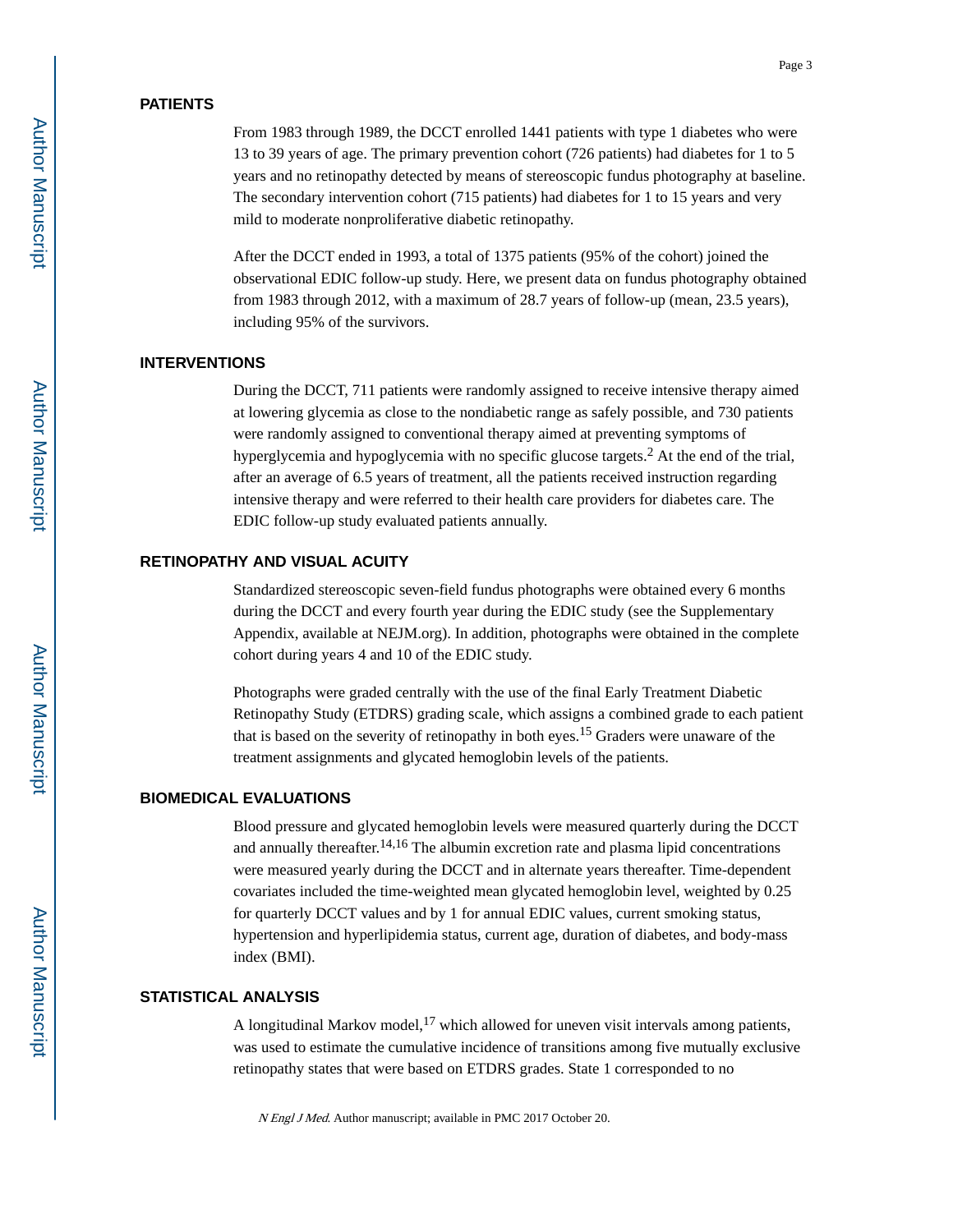retinopathy; state 2, mild nonproliferative diabetic retinopathy, including microaneurysms only; state 3, moderate nonproliferative diabetic retinopathy; and state 4, severe nonproliferative diabetic retinopathy. State 5 corresponded to any of the following: proliferative diabetic retinopathy, clinically significant macular edema, or previous selfreported treatment with panretinal or focal photocoagulation, intraocular glucocorticoids, or anti-VEGF agents. We were principally concerned with determining a retinopathy screening schedule that would limit the risk of progression from lesser states to state 5 during the interval up to the next scheduled visit, at which point progression could be detected by retinal examination and interventions could be recommended to preserve vision.

Among 23,961 retinopathy examinations over various intervals (see Section 2 in the Supplementary Appendix), 14.5% showed worsening from the level at the previous visit, 7.8% showed improvement, and 77.7% showed no change (see Table S1 in the Supplementary Appendix). Only 2.2% of all transitions were two or more steps (worsening or improvement) from the state at the previous visit. Thus, the model only allowed for worsening from states 1 to 2, 2 to 3, 3 to 4, 3 to 5, and 4 to 5 and for improvement from states 2 to 1, 3 to 2, and 4 to 3.

The maximum duration of diabetes was 43 years, with a mean of 29.3 years, at the final retinal assessment. Exponential event-time regression models for each transition provided estimated probabilities for each retinopathy state at a point in time, transition probabilities between states over an interval of time, cumulative-incidence functions over time, and hazard ratios for covariate effects on the risks of transitions. An individualized screening schedule was determined on the basis of each patient's current retinal status and mean glycated hemoglobin level (the major risk factors identified), so that the risk of the development of state 5 retinopathy before the next examination was low (e.g., approximately 5%).

Two measures were used to assess effects on cost (see the Supplementary Appendix). Undetected time was the elapsed time from the onset of state 5 retinopathy to the next examination at which it would be detected and treated. The number of prior visits was the number of negative examinations (at states 1 through 4) before state 5 retinopathy was detected. More frequent examinations were associated with a shorter period before the detection of state 5 retinopathy but a greater number of negative examinations.

Computations were performed with the use of the msm package of R software.<sup>18</sup> The Model Fit Assessment in the Supplementary Appendix provides sensitivity analyses showing the validity of the core Markov model. A companion statistical article describes the computation of the cost measures used here.<sup>19</sup>

#### **RESULTS**

#### **MARKOV INCIDENCE MODELS**

On the basis of the probabilities of transitions from state to state (Tables S2 and S3 in the Supplementary Appendix), we computed the probabilities of transitions from lower levels of retinopathy (states 1 through 4) to state 5 retinopathy with screening intervals of 1 month, 2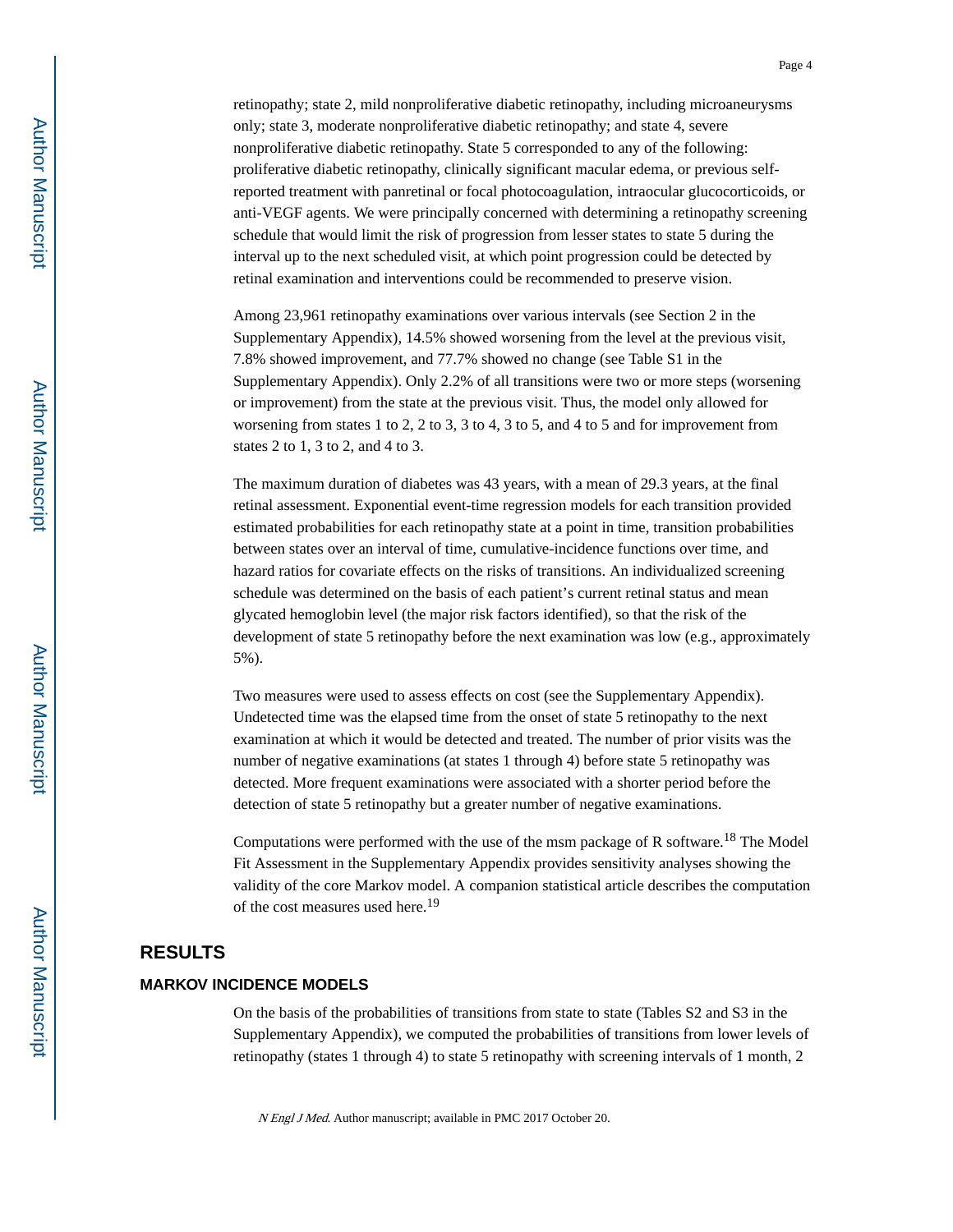Author Manuscript**Author Manuscript**  months, 3 months, 6 months, 9 months, and 1 to 5 years (Table 1). Figure 1 shows the corresponding cumulative-incidence functions of transitions from states 1 through 4 to state 5. On average, patients remained in state 2 for 4.1 years (the longest period) before transitioning to a different state, and they remained in state 4 for 0.39 years (the shortest period).

These cumulative-incidence functions provided the estimated probabilities of progression from intermediate states 1 through 4 to state 5 retinopathy over increasing screening intervals. Thus, an interval could be chosen with the goal of limiting this probability to approximately 5%. For example, patients in state 1 had only a 2.9% chance of progression to state 5 during the next 4 years (Table 1), and those in state 2 had only a 3.7% chance of doing so by 3 years. The probabilities of progression to state 5 were 6.6% over 6 months in patients with state 3 and 14.4% over 3 months in patients with state 4. In patients with state 4 retinopathy, monitoring that was more frequent than quarterly would be necessary to reduce this probability to below 14.4%. This suggests that a practical schedule could use screening intervals of 4 years, 3 years, 6 months, and 3 months for the four retinopathy states, respectively.

#### **COVARIATE EFFECTS AND PATIENT-SPECIFIC RISKS**

Higher mean glycated hemoglobin values were associated with a significantly increased risk of worsening retinopathy and a lower chance of improving retinopathy (Table 2). For example, each increase of 1 percentage point in the mean glycated hemoglobin level was associated with a 15.4% higher risk of progression from state 1 to state 2 (hazard ratio, 1.15) and a 12.4% lower chance of regression from state 2 to state 1. Figure 1 shows the cumulative incidence of state 5 retinopathy stratified according to mean glycated hemoglobin levels.

Age, sex, duration of diabetes, current smoking status, BMI, hypertension, hyperlipidemia, and treatment group had some significant unadjusted associations with possible transitions (Table S4 in the Supplementary Appendix). Table S5 in the Supplementary Appendix shows the cumulative-incidence functions within covariate subgroups. However, only the glycated hemoglobin level had a substantive effect (Table 2).

Table 3 shows the potential screening schedule and the resulting cumulative probabilities of the development of state 5 retinopathy within subgroups of patients according to the cumulative-incidence functions within subgroups shown in Table S5 in the Supplementary Appendix. For example, in patients with a mean glycated hemoglobin value of 6%, the probability of progression from state 1 to state 5 retinopathy was 1.0% within 5 years, the probability of progression from state 2 was 1.9% within 5 years, the probability of progression from state 3 was 4.3% in 6 months, and the probability of progression from state 4 was 3.3% in 3 months. For patients with a glycated hemoglobin level of 6%, this translates into scheduled examinations after 5 years for those with state 1 retinopathy, 5 years for those with state 2, 6 months for those with state 3, and 3 months for those with state 4. Conversely, in patients with a mean glycated hemoglobin level of 10%, scheduled screening at 3 years, 2 years, 3 months, and 1 month for states 1 through 4, respectively, might be used with probabilities of state 5 retinopathy of 4.3%, 4.5%, 4.0%, and 7.8%, respectively.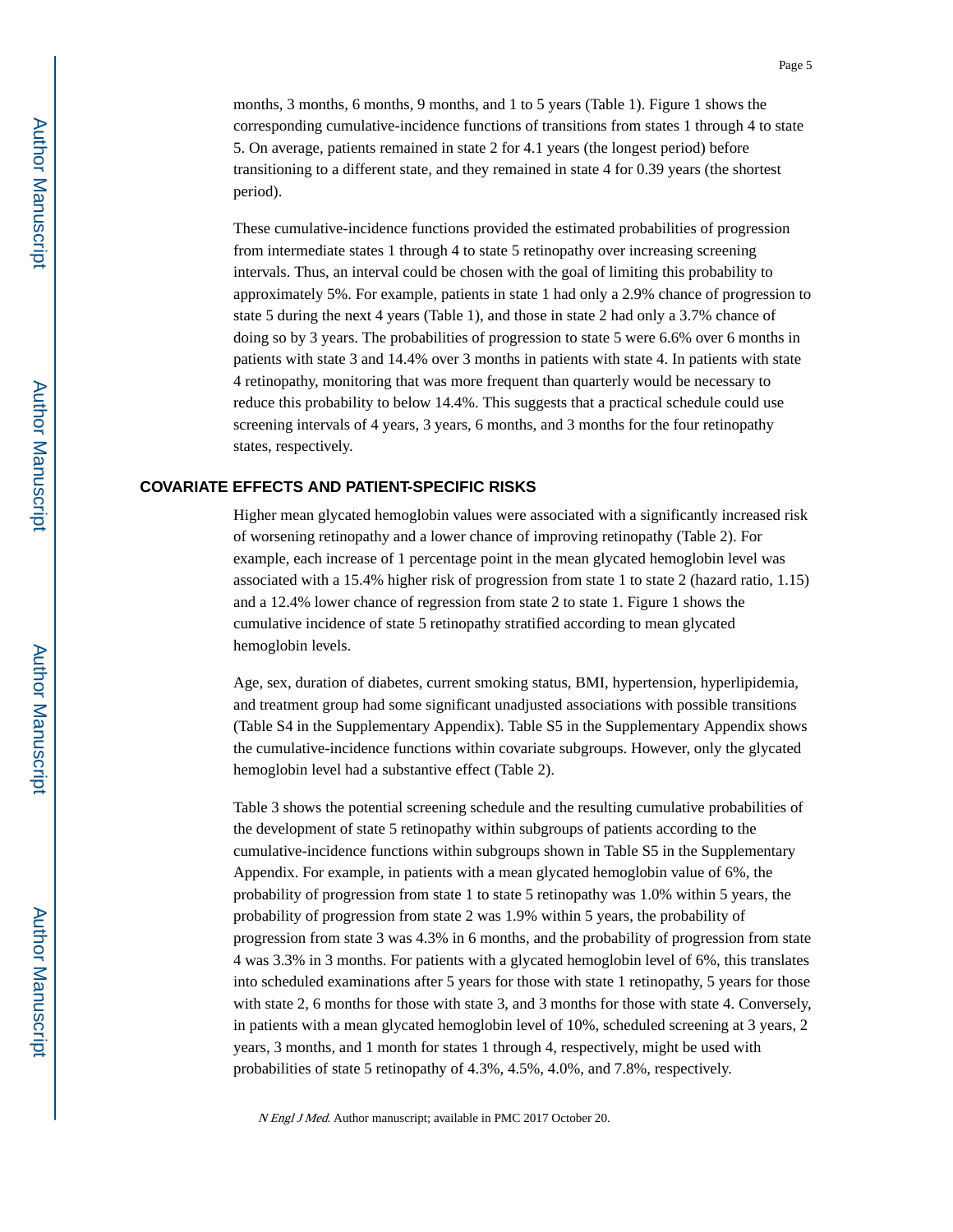Models using current glycated hemoglobin values (Table S4 in the Supplementary Appendix) yielded hazard ratios for transition that were similar to those of the updated mean glycated hemoglobin level (Table 2), with nearly identical recommended visit schedules (Table 3). Although many covariates had significant effects on the risks of transitions (Table S4 in the Supplementary Appendix), the resulting proposed screening schedules within subgroups were similar, such as for men versus women and intensive versus conventional diabetes treatment. Separate mean glycated hemoglobin models within each treatment group showed that the cumulative-incidence functions at various glycated hemoglobin levels were similar in the conventional and intensive-treatment groups.

#### **COST IMPLICATIONS**

With the practical, evidence-based schedule (at 4 years, 3 years, 6 months, and 3 months), the risk of progression to state 5 from states 1 and 2 was less than 5%, but it was greater than 5% from states 3 and 4. The average time that state 5 retinopathy might go undetected was 0.42 years (Table 4); thus, less than 6 months would pass between the development of state 5 retinopathy and detection of it at the next examination. In comparison, fixed annual visits, regardless of retinopathy status, allowed for the nonlinear cumulative-incidence functions and yielded an average time of undetected state 5 retinopathy of 0.61 years. Thus, on average, the time during which state 5 retinopathy would go undetected was 2.3 months shorter with the practical, evidence-based schedule than with yearly screening. This improvement is based on more frequent visits in the high-risk retinopathy groups specifically, the 6-month schedule for patients with state 3 retinopathy and the 3-month schedule for patients with state 4 retinopathy.

Over a 20-year period, annual screening resulted in an average of 18.4 examinations up to the time of detection of state 5 retinopathy (or the end of the period) versus only 7.7 examinations with the practical, evidence-based 4-year, 3-year, 6-month, and 3-month schedule, for an average decrease of 10.7 (58% fewer) retinal examinations per patient (Table 4). Since digital photography costs approximately \$200 and approximately 1 million patients have type 1 diabetes in the United States, the cost savings for eye screening with our data-driven approach, given the distribution of patients among the four states in the population, would be approximately \$1 billion over 20 years, a 43.4% reduction as compared with routine annual screening (see the Supplementary Appendix).

Table 4 also shows a 5 year–3 month, 3 year– 7 month, 4-month, and 1-month screening schedule to the nearest month that would provide approximately a 5% chance of progression to state 5 retinopathy in patients in all four intermediate retinopathy states. The principal difference from the practical 4-year, 3-year, 6-month, and 3-month schedule is the longer screening interval for state 1. As a result, the undetected time is higher (0.81 years), but the number of visits (7.4) is slightly lower than with the practical schedule.

#### **DISCUSSION**

We developed Markov models on the basis of approximately 24,000 ophthalmologic assessments with seven-field fundus photography that were performed at intervals of 6 months to 48 months during almost 30 years of follow-up of our type 1 diabetes cohort.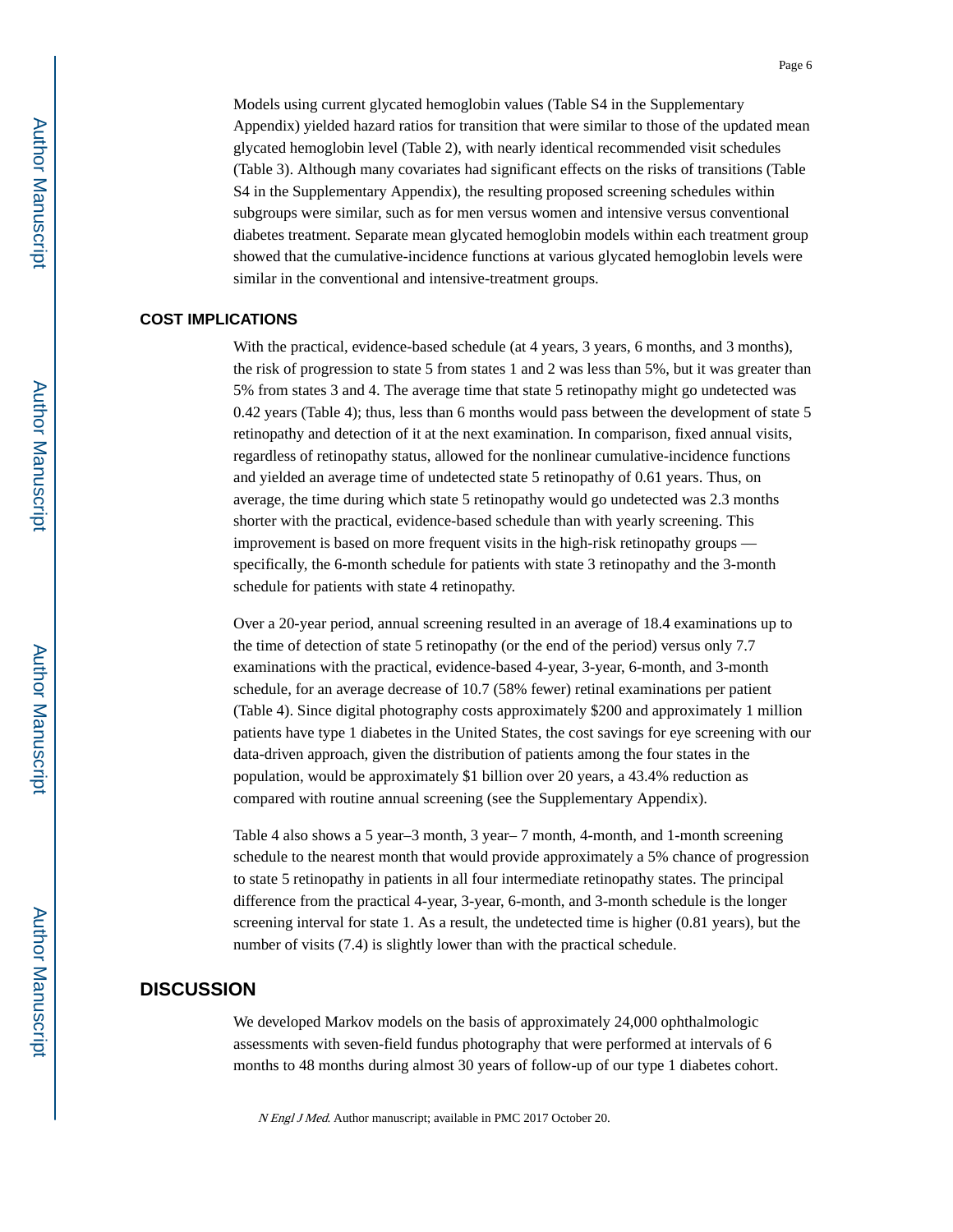These models provide smoothed estimates of the cumulative incidence of progression of retinopathy from relatively benign levels (e.g., no retinopathy [state 1] or mild retinopathy [state 2]) that do not cause vision loss to more pernicious levels (proliferative diabetic retinopathy or clinically significant macular edema [state 5]) that can threaten sight and require timely detection and treatment. The models were used to formulate an evidencebased retinal screening schedule that was principally based on controlling the probabilities of progression to state 5 from lesser states to within an acceptable limit, such as 5%.

Although retinal examinations were performed every 6 months during the DCCT and every 4 years during the EDIC study, these models still allowed us to assess the properties of more frequent retinal examinations from the smooth estimated cumulative-incidence curves of the possible transitions. In aggregate, these models provide reliable estimates of the probability of progression of retinopathy over shorter periods, such as 3 months, with the use of the increment in risk over two points in time along a curve.

Progression from states 1 or 2 to state 5 retinopathy was unlikely over a period of 4 or more years, but progression was highly likely over shorter periods in patients with moderate (state 3) or severe (state 4) nonproliferative diabetic retinopathy. Our data suggest that a practical, evidence-based schedule for time to the next examination would be 4 years, 3 years, 6 months, and 3 months for patients with states 1 through 4, respectively, for which the corresponding cumulative incidence of progression to state 5 retinopathy would be 2.9%, 3.7%, 6.6%, and 14.4%.

Not surprisingly, within each retinopathy category, increasing glycated hemoglobin levels were associated with higher risks $^{20}$  requiring more frequent screening schedules. Nonglycemic factors had only small additive effects beyond the glycated hemoglobin level.

Other investigators have described patient-specific recommendations for retinopathy screening,  $21$  including some using multistate Markov models  $22-24$  and others comparing the  $\cot$ -effectiveness of biannual and annual screening versus no screening.<sup>25,26</sup> Our final models used extensive empirical data to determine an efficient personalized visit schedule that was based only on the current retinal disease state and glycated hemoglobin level. We also determined the length of time that severe, potentially vision-threatening retinopathy might remain undetected (i.e., the time between the onset of state 5 retinopathy and the next examination at which it is detected). The personalized schedules have the potential to reduce both the undetected time and the number of negative examinations at substantially lower cost. A Web application (https://extappsbscgwu.edu/shinypub/edic/retinopathy/) provides the cumulative incidence of state 5 retinopathy for a patient on the basis of the current level of retinopathy and the average glycated hemoglobin level (see the Supplementary Appendix). It can be used by health care providers to determine the recommended time until the next eye examination.

Scheduling retinopathy screenings at fixed intervals (e.g., annually) may be easier to implement than individualized scheduling on the basis of retinal status. However, we suspect that automated scheduling systems in common use by ophthalmologists could be used to cope with this potential barrier.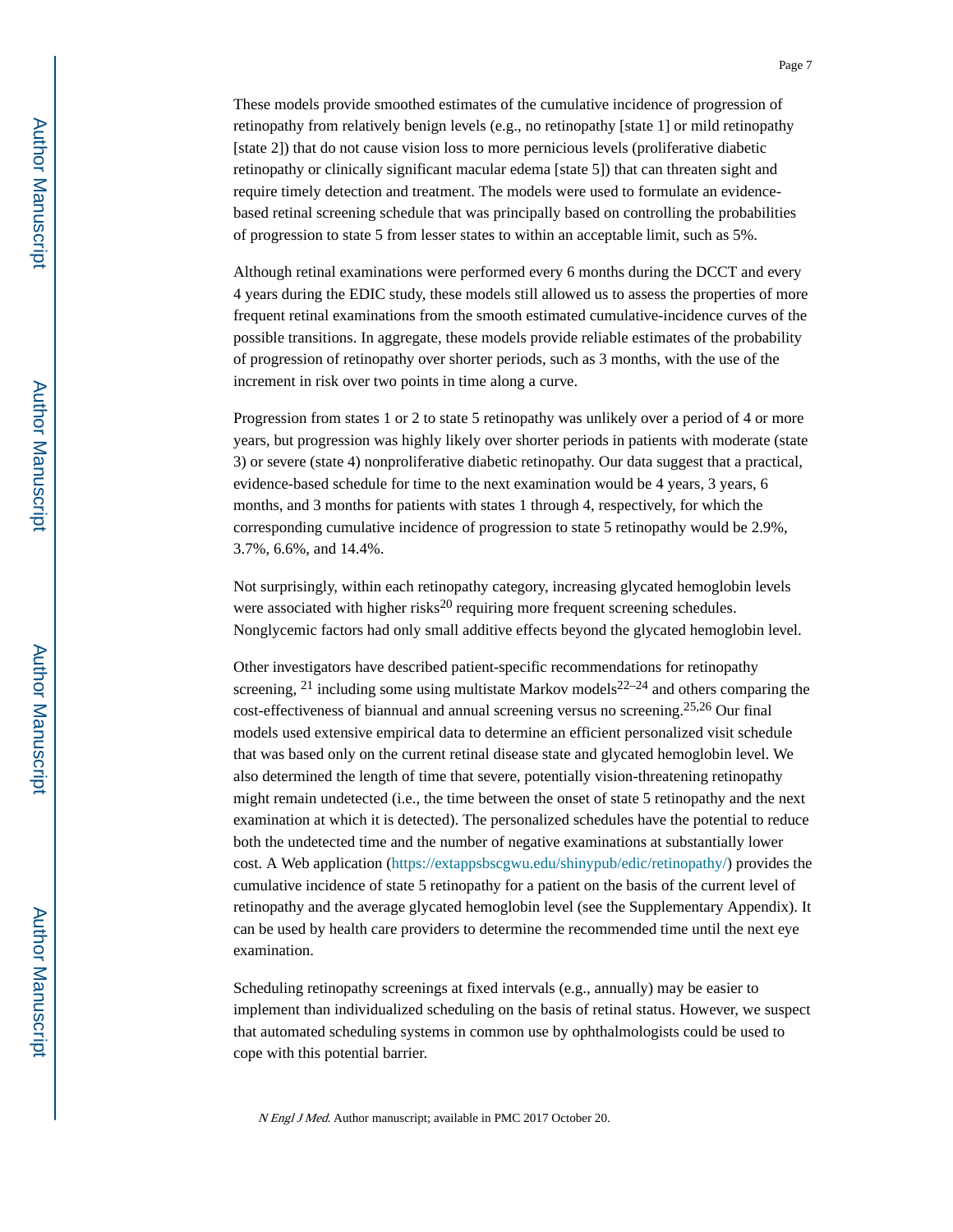A limitation of our study is its reliance on seven-field fundus photography, rather than dilated or undilated ophthalmoscopy or other examinations. However, objective fundus photography is widely considered to be the standard-of-care method.27 Moreover, we speculate that increased use of photography and telemedicine may actually improve adherence to screening<sup>28</sup> and lower the cost, even though the cost of photography is currently higher than that of ophthalmoscopy.

Additional sensitivity analyses show that the underlying model provides an adequate description of the DCCT experience, but it was not possible to fit more complex models that might apply. The model has not been validated in an independent cohort and may not be applicable to other populations.

Our analyses used the updated weighted mean glycated hemoglobin level to tailor the screening schedule on the basis of the previous DCCT/EDIC results showing that the mean glycated hemoglobin level had a strong association with the risk of progression of retinopathy.<sup>2,3</sup> However, in practice, the physician is more likely to know the current glycated hemoglobin level than the historical mean glycated hemoglobin level. Additional analyses showed that the screening recommendations and probabilities of progression are virtually the same using the current or mean glycated hemoglobin values. If an additional glycated hemoglobin value is obtained between retinopathy examinations, then conservatively, the time of the next examination could be chosen as the earliest between the previously scheduled screening date and the date obtained using the more recent glycated hemoglobin value.

Our calculations apply to the distribution of retinopathy levels in our study cohort over the past 30 years but not necessarily in the general type 1 diabetes population for which such data are absent. However, the widespread adoption of intensive therapy has probably shifted retinopathy to less severe states<sup>29</sup> for which an individualized schedule has the greatest cost savings relative to annual examinations.

We have previously found that pregnancy results in a period of increased maternal risk of worsening retinopathy that lasts for approximately 1 year after birth.<sup>30</sup> These periods of increased risk account for less than 2% of our total study experience. Accordingly, we have elected to include the 180 women who had at least one pregnancy in these analyses. Finally, validation studies involving patients with type 2 diabetes should be performed before our findings in type 1 diabetes are generalized.

In conclusion, on the basis of nearly 30 years of retinopathy assessments, we developed Markov transition models to estimate the probabilities of progression from preclinical levels of retinopathy to proliferative diabetic retinopathy or clinically significant macular edema that require treatment to preserve vision. A practical, evidence-based, individualized screening schedule would provide a shorter time during which proliferative retinopathy or macular edema would go undetected and would require substantially fewer examinations than the currently recommended annual screening.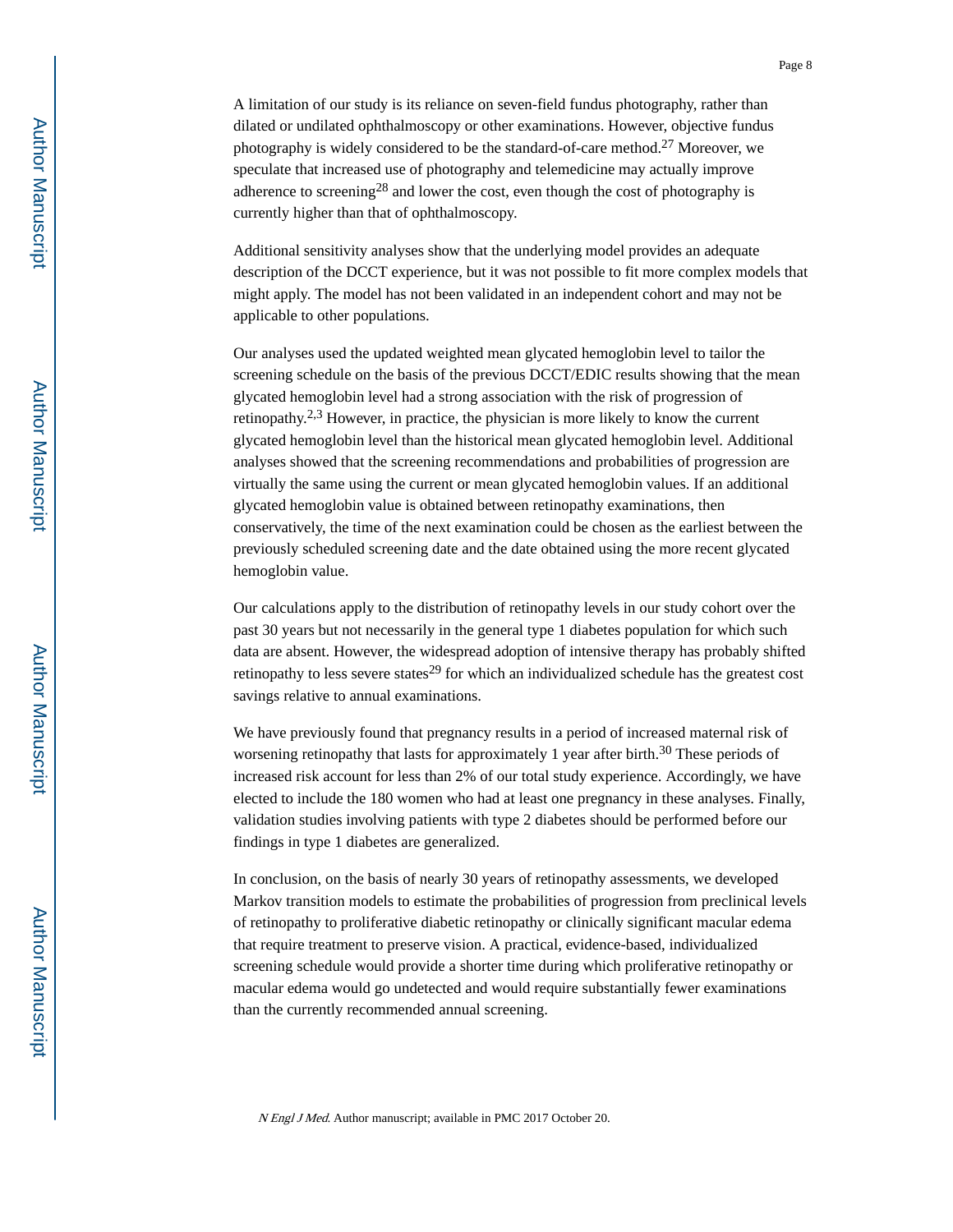#### **Supplementary Material**

Refer to Web version on PubMed Central for supplementary material.

#### **Acknowledgments**

Supported by cooperative agreement grants (1982–1993, 2012–2017) and contracts (1982–2012) with the Division of Diabetes, Endocrinology, and Metabolic Diseases of the National Institute of Diabetes and Digestive and Kidney Diseases (current grant numbers, U01 DK094176 and U01 DK094157), and by the National Eye Institute, the National Institute of Neurological Disorders and Stroke, the General Clinical Research Center Program (1993– 2007), and the Clinical and Translational Science Center Program (2006–present). Free or discounted supplies or equipment were contributed by Abbott Diabetes Care, Animas, Becton Dickinson, Diabetes Care by Bayer, Eli Lilly, Extend Nutrition, Insulet, LifeScan, Medtronic Diabetes, Nipro Home Diagnostics, Nova Diabetes Care, Omron, Perrigo Diabetes Care, Roche Diabetes Care, and Sanofi Aventis.

We thank our participant volunteers, whose dedication to improving the health of people with diabetes has made DCCT/EDIC possible.

Funded by the National Institute of Diabetes and Digestive and Kidney Diseases and others; DCCT/EDIC ClinicalTrials.gov numbers, NCT00360893 and NCT00360815.

#### **References**

- 1. National diabetes fact sheet, 2011: national estimates and general information on diabetes and prediabetes in the United States. Atlanta: Centers for Disease Control and Prevention; 2011.
- 2. The Diabetes Control and Complications Trial Research Group. The effect of intensive treatment of diabetes on the development and progression of long-term complications in insulin-dependent diabetes mellitus. N Engl J Med. 1993; 329:977–86. [PubMed: 8366922]
- 3. Lachin JM, White NH, Hainsworth DP, Sun W, Cleary PA, Nathan DM. Effect of intensive diabetes therapy on the progression of diabetic retinopathy in patients with type 1 diabetes: 18 years of follow-up in the DCCT/EDIC. Diabetes. 2015; 64:631–42. [PubMed: 25204977]
- 4. The DCCT/EDIC Research Group. Intensive diabetes therapy and ocular surgery in type 1 diabetes. N Engl J Med. 2015; 372:1722–33. [PubMed: 25923552]
- 5. UK Prospective Diabetes Study (UKPDS) Group. Intensive blood-glucose control with sulphonylureas or insulin compared with conventional treatment and risk of complications in patients with type 2 diabetes (UKPDS 33). Lancet. 1998; 352:837–53. [PubMed: 9742976]
- 6. Antonetti DA, Klein R, Gardner TW. Diabetic retinopathy. N Engl J Med. 2012; 366:1227–39. [PubMed: 22455417]
- 7. Photocoagulation treatment of proliferative diabetic retinopathy: the second report of Diabetic Retinopathy Study findings. Ophthalmology. 1978; 85:82–106. [PubMed: 345173]
- 8. Early Treatment Diabetic Retinopathy Study Research Group. Photocoagulation for diabetic macular edema: Early Treatment Diabetic Retinopathy Study report number 1. Arch Ophthalmol. 1985; 103:1796–806. [PubMed: 2866759]
- 9. Wang JK, Huang TL, Su PY, Chang PY. An updated review of long-term outcomes from randomized controlled trials in approved pharmaceuticals for diabetic macular edema. Eye Sci. 2015; 30:176–83. [PubMed: 27215008]
- 10. American College of Physicians, American Diabetes Association, American Academy of Ophthalmology. Screening guidelines for diabetic retinopathy. Ann Intern Med. 1992; 116:683–5. [PubMed: 1546870]
- 11. American Diabetes Association. Standards of medical care. Diabetes Care. 2017; 40(Suppl 1):S88– S98. [PubMed: 27979897]
- 12. American Academy of Ophthalmology. Screening for diabetic retinopathy. 2014. Rev. ed(https:// www.aaoorg/)
- 13. Nathan DM, Zinman B, Cleary PA, et al. Modern-day clinical course of type 1 diabetes mellitus after 30 years' duration: the diabetes control and complications trial/epidemiology of diabetes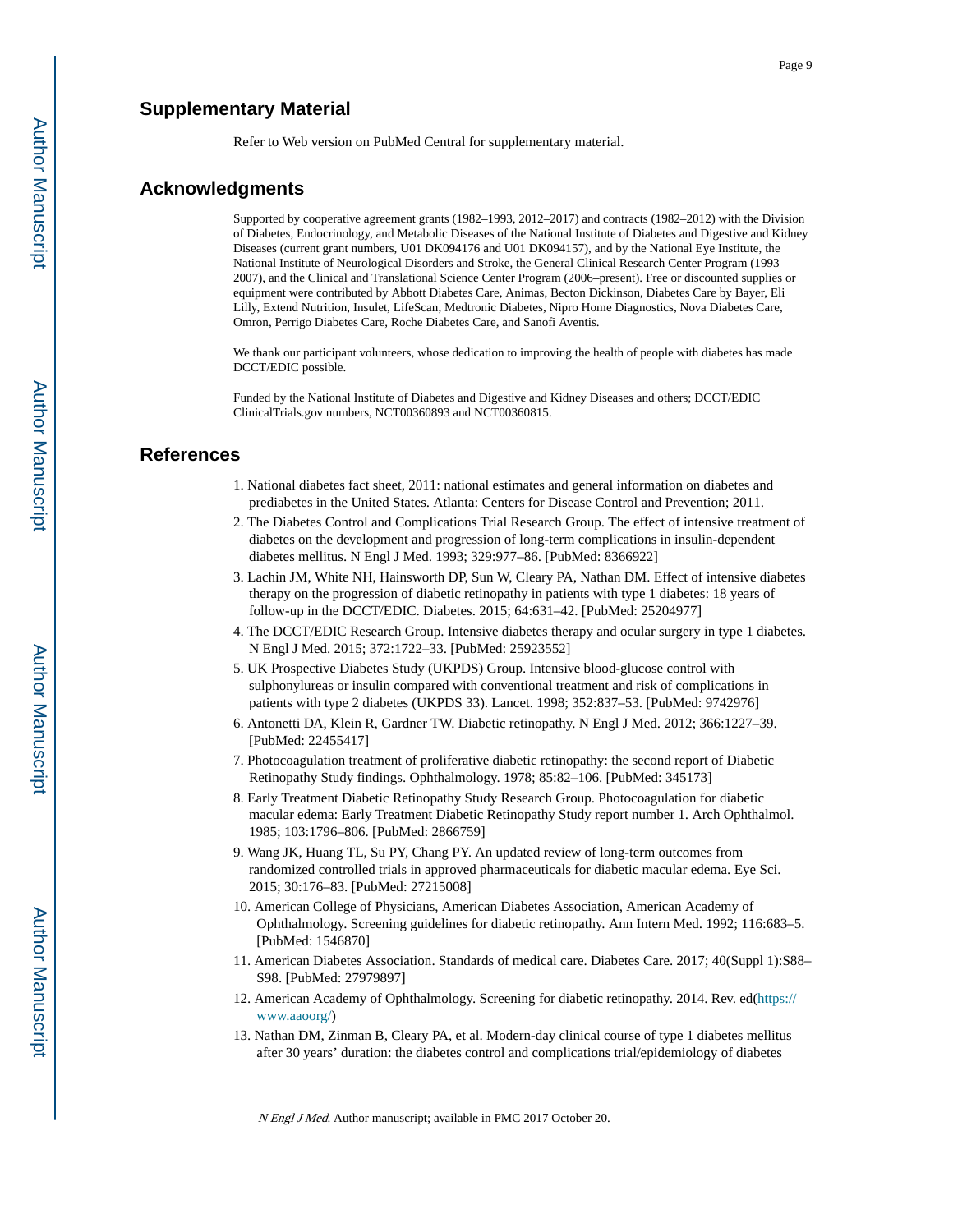interventions and complications and Pittsburgh Epidemiology of Diabetes Complications experience (1983–2005). Arch Intern Med. 2009; 169:1307–16. [PubMed: 19636033]

- 14. The DCCT/EDIC Research Group. Epidemiology of Diabetes Interventions and Complications (EDIC): design, implementation, and preliminary results of a long-term follow-up of the Diabetes Control and Complications Trial cohort. Diabetes Care. 1999; 22:99–111. [PubMed: 10333910]
- 15. Early Treatment Diabetic Retinopathy Study Research Group. Early photocoagulation for diabetic retinopathy: ETDRS report number 9. Ophthalmology. 1991; 98(Suppl):766–85. [PubMed: 2062512]
- 16. Nathan DM, Bayless M, Cleary P, et al. Diabetes Control and Complications Trial/Epidemiology of Diabetes Interventions and Complications study at 30 years: advances and contributions. Diabetes. 2013; 62:3976–86. [PubMed: 24264395]
- 17. Cox, DR. The theory of stochastic processes. London: Methuen; 1965.
- 18. Jackson CH. Multi-state models for panel data: the msm package for R. J Stat Softw. 2011; 38(8): 1–29.
- 19. Bebu I, Lachin JM. Optimal screening schedules for disease progression. Biostatistics. 2017; doi: 10.1093/biostatistics/kxx009
- 20. Lachin JM, Genuth S, Nathan DM, Zinman B, Rutledge BN. DCCT/EDIC Research Group. Effect of glycemic exposure on the risk of microvascular complications in the diabetes control and complications trial — revisited. Diabetes. 2008; 57:995–1001. [PubMed: 18223010]
- 21. Aspelund T, Thornórisdóttir O, Olafsdottir E, et al. Individual risk assessment and information technology to optimise screening frequency for diabetic retinopathy. Diabetologia. 2011; 54:2525– 32. [PubMed: 21792613]
- 22. van der Heijden AA, Walraven I, van't Riet E, et al. Validation of a model to estimate personalized screening frequency to monitor diabetic retinopathy. Diabetologia. 2014; 57:1332–8. [PubMed: 24763851]
- 23. Liu Y, Wang M, Morris AD, et al. Glycemic exposure and blood pressure influencing progression and remission of diabetic retinopathy: a longitudinal cohort study in GoDARTS. Diabetes Care. 2013; 36:3979–84. [PubMed: 24170761]
- 24. Marshall G, Jones RH. Multi-state models and diabetic retinopathy. Stat Med. 1995; 14:1975–83. [PubMed: 8677398]
- 25. Dasbach EJ, Fryback DG, Newcomb PA, Klein R, Klein BEK. Cost-effectiveness of strategies for detecting diabetic retinopathy. Med Care. 1991; 29:20–39. [PubMed: 1898753]
- 26. Looker HC, Nyangoma SO, Cromie DT, et al. Predicted impact of extending the screening interval for diabetic retinopathy: the Scottish Diabetic Retinopathy Screening programme. Diabetologia. 2013; 56:1716–25. [PubMed: 23689796]
- 27. Mohamed Q, Gillies MC, Wong TY. Management of diabetic retinopathy: a systematic review. JAMA. 2007; 298:902–16. [PubMed: 17712074]
- 28. Mansberger SL, Sheppler C, Barker G, et al. Long-term comparative effectiveness of telemedicine in providing diabetic retinopathy screening examinations: a randomized clinical trial. JAMA Ophthalmol. 2015; 133:518–25. [PubMed: 25741666]
- 29. Lee R, Wong TY, Sabanayagam C. Epidemiology of diabetic retinopathy, diabetic macular edema and related vision loss. Eye Vis (Lond). 2015; 2:17–42. [PubMed: 26605370]
- 30. Diabetes Control and Complications Trial Research Group. Effect of pregnancy on microvascular complications in the diabetes control and complications trial. Diabetes Care. 2000; 23:1084–91. [PubMed: 10937502]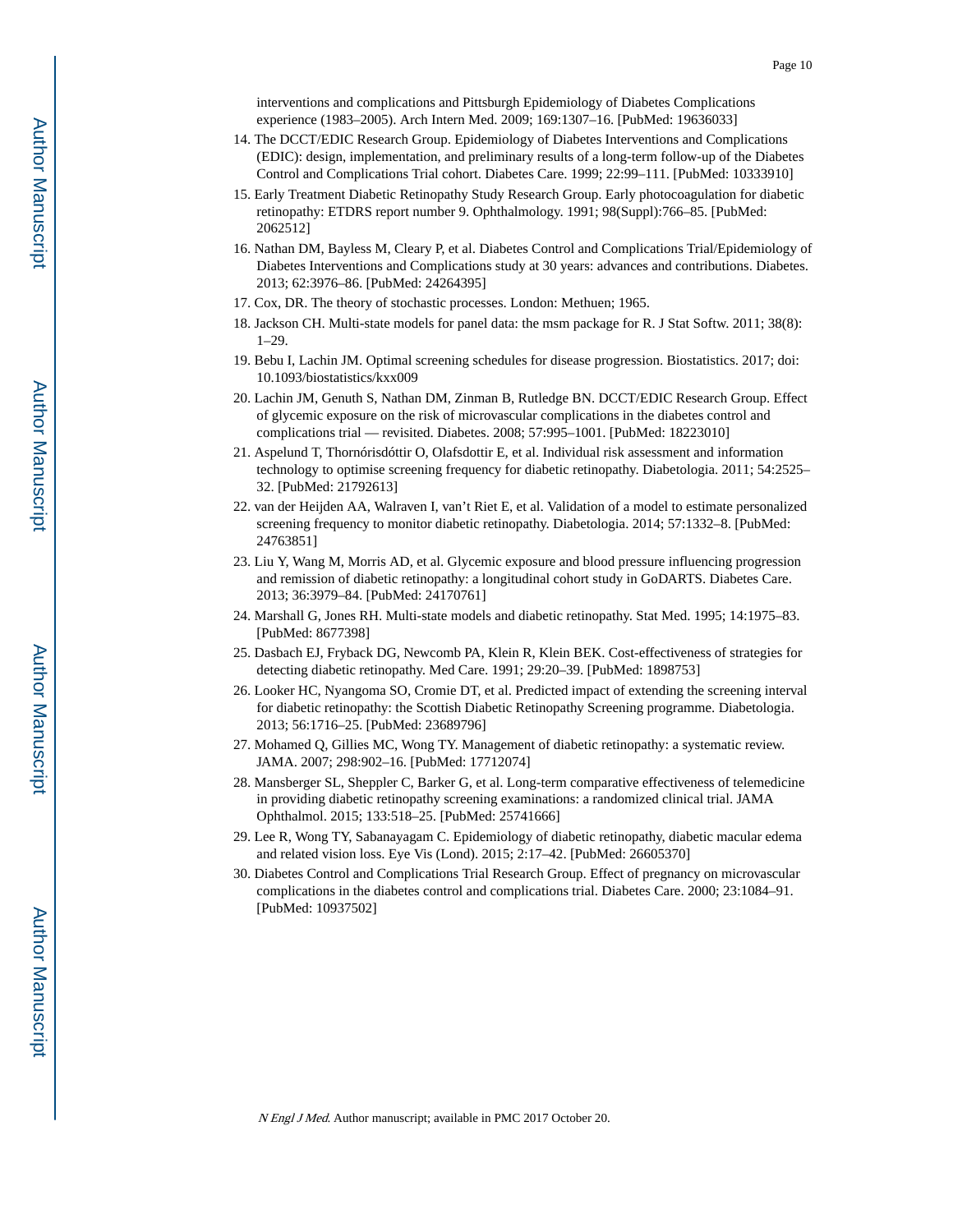

#### **Figure 1.**

Cumulative Incidence of State 5 Retinopathy (Proliferative Diabetic Retinopathy or Clinically Significant Macular Edema).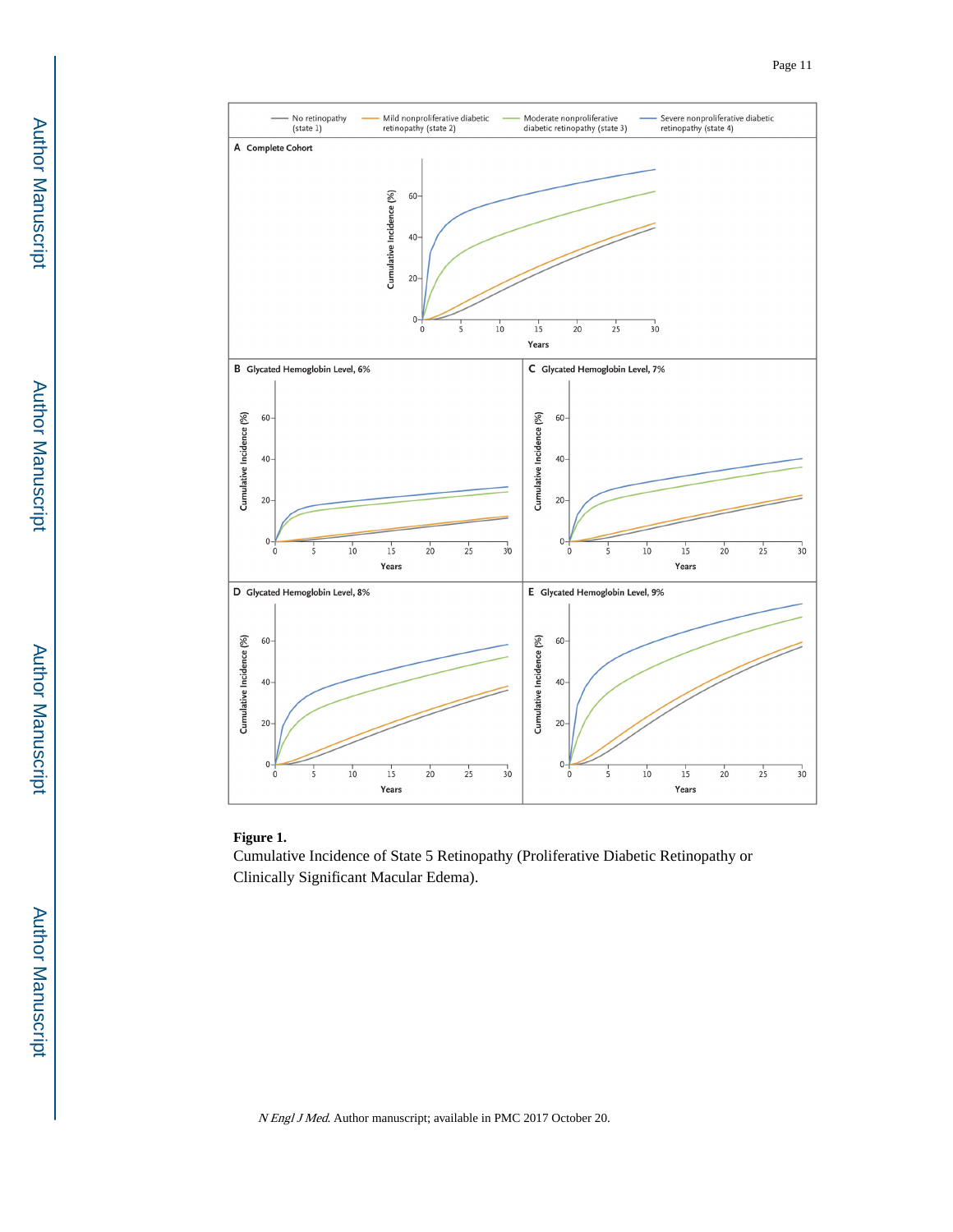#### **Table 1**

Probability over a Given Follow-Up Interval of Progression from Lower Levels of Retinopathy (States 1 through 4) to State 5 Retinopathy (Proliferative Diabetic Retinopathy or Clinically Significant Macular Edema), Stratified According to the Initial State.\*

| <b>Interval of Follow-Up</b> | State 1 to State 5  | State 2 to State 5    | State 3 to State 5  | <b>State 4 to State 5</b> |
|------------------------------|---------------------|-----------------------|---------------------|---------------------------|
|                              |                     | $percent (95\% CI)$   |                     |                           |
| $1 \text{ mo}$               | $\mathbf{0}$        | $\mathbf{0}$          | $1.1(0-1.3)$        | $5.7(3.6-8.8)$            |
| $2 \text{ mo}$               | $\mathbf{0}$        | $0.02(0.016 - 0.021)$ | $2.3(2.0-2.6)$      | $10.4(6.5-16.0)$          |
| 3 mo                         | $\overline{0}$      | $0.04(0.036 - 0.047)$ | $3.4(3.1-3.8)$      | $14.4(9.4-22.0)$          |
| $6 \text{ mo}$               | $0.01(0.01 - 0.02)$ | $0.16(0.14 - 0.18)$   | $6.6(6.0-7.3)$      | $23.0(15.8 - 32.7)$       |
| 9 mo                         | $0.04(0.04 - 0.05)$ | $0.35(0.31-0.39)$     | $9.6(8.8-10.5)$     | $28.6(20.9 - 38.4)$       |
| 1 yr                         | $0.10(0.09 - 0.11)$ | $0.59(0.53 - 0.67)$   | $12.3(11.3-13.5)$   | $32.5(23.8 - 44.2)$       |
| 2 <sub>yr</sub>              | $0.59(0.53 - 0.67)$ | $2.0(1.8-2.2)$        | $20.5(18.9-22.3)$   | $41.2(32.6 - 50.6)$       |
| 3 yr                         | $1.6(1.4-1.7)$      | $3.7(3.4 - 4.1)$      | $25.9(23.9 - 28.2)$ | $45.9(38.2 - 55.7)$       |
| 4 yr                         | $2.9(2.6-3.2)$      | $5.7(5.2 - 6.2)$      | 29.7 (27.6–32.2)    | 49.0 (42.0–58.0)          |
| 5 yr                         | $4.5(4.1-5.0)$      | $7.6(7.0-8.4)$        | $32.5(30.2 - 35.3)$ | $51.3(44.6 - 60.8)$       |

\* State 1 corresponds to no retinopathy, state 2 to mild nonproliferative diabetic retinopathy, state 3 to moderate nonproliferative diabetic retinopathy, and state 4 to severe nonproliferative diabetic retinopathy. The follow-up interval refers to the time to the next examination for a patient in a given state at the beginning of the interval. For example, a patient in state 3 at the current visit has a 9.6% chance of reaching state 5 if the next examination is conducted after a 9-month interval. CI denotes confidence interval.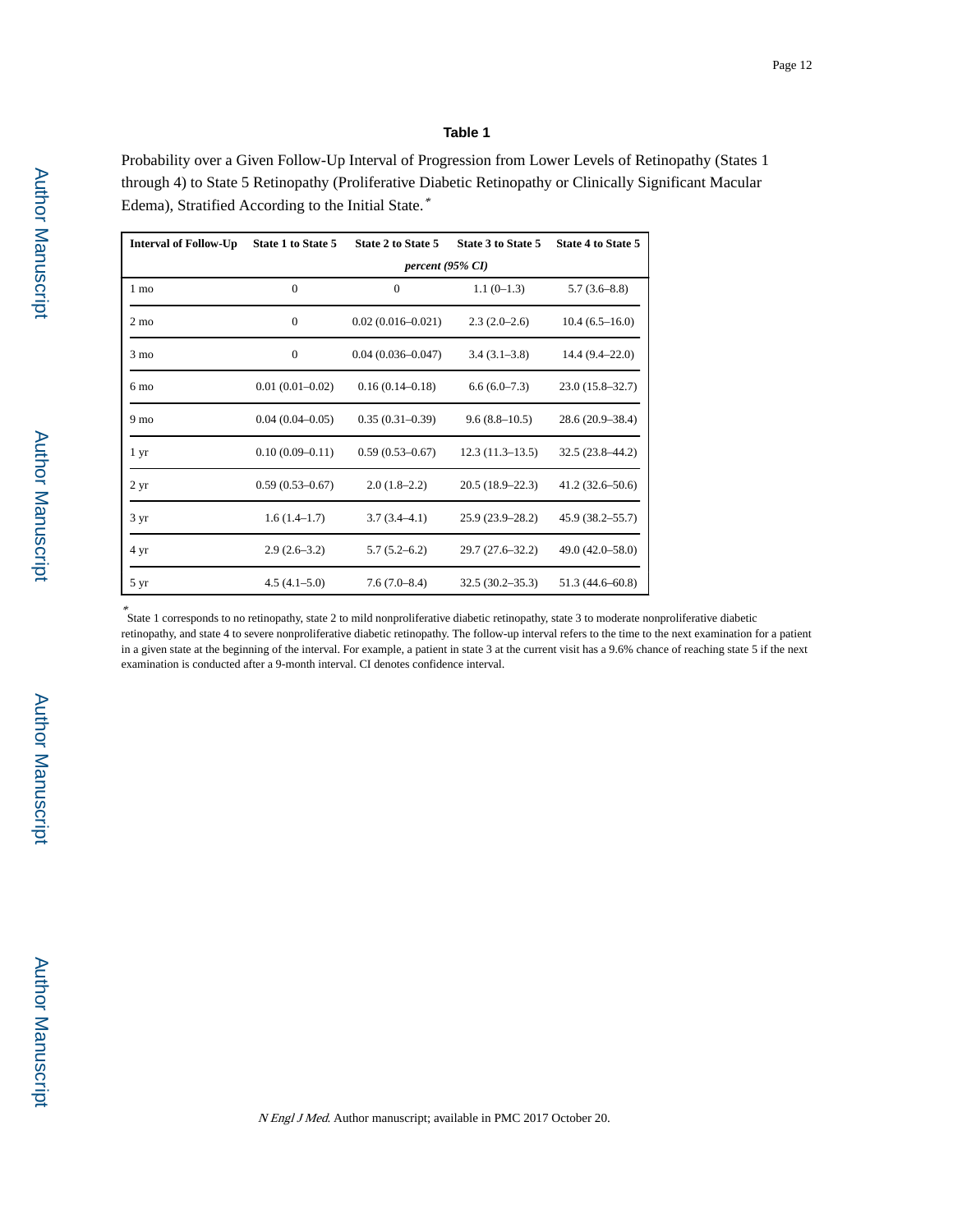#### **Table 2**

Risk of Transition to a More or Less Severe State of Retinopathy as a Function of a Unit (1 Percentage Point) Increase in the Weighted Mean Glycated Hemoglobin Level.\*

| <b>Transition</b>                                                                                                                                   | <b>Hazard Ratio for</b><br>Transition (95% CI) |
|-----------------------------------------------------------------------------------------------------------------------------------------------------|------------------------------------------------|
| <b>Worsening retinopathy</b>                                                                                                                        |                                                |
| State 1 to state 2: no retinopathy to mild nonproliferative diabetic retinopathy                                                                    | $1.15(1.12 - 1.19)$                            |
| State 2 to state 3: mild nonproliferative diabetic retinopathy to moderate nonproliferative diabetic retinopathy                                    | $1.38(1.32 - 1.44)$                            |
| State 3 to state 4: moderate nonproliferative diabetic retinopathy to severe nonproliferative diabetic retinopathy                                  | $1.47(1.18-1.82)$                              |
| State 3 to state 5: moderate nonproliferative diabetic retinopathy to proliferative diabetic retinopathy or<br>clinically significant macular edema | $1.10(0.97-1.25)$                              |
| State 4 to state 5: severe nonproliferative diabetic retinopathy to proliferative diabetic retinopathy or clinically<br>significant macular edema   | $1.60(1.15-2.23)$                              |
| <b>Improving retinopathy</b>                                                                                                                        |                                                |
| State 2 to state 1: mild nonproliferative diabetic retinopathy to no diabetic retinopathy                                                           | $0.88(0.83 - 0.92)$                            |
| State 3 to state 2: moderate nonproliferative diabetic retinopathy to mild nonproliferative diabetic retinopathy                                    | $0.79(0.73 - 0.85)$                            |
| State 4 to state 3: severe nonproliferative diabetic retinopathy to moderate nonproliferative diabetic retinopathy                                  | $0.77(0.55-1.08)$                              |

\* The updated weighted mean glycated hemoglobin level was computed by weighting each value by the interval between measurements (see the Methods section).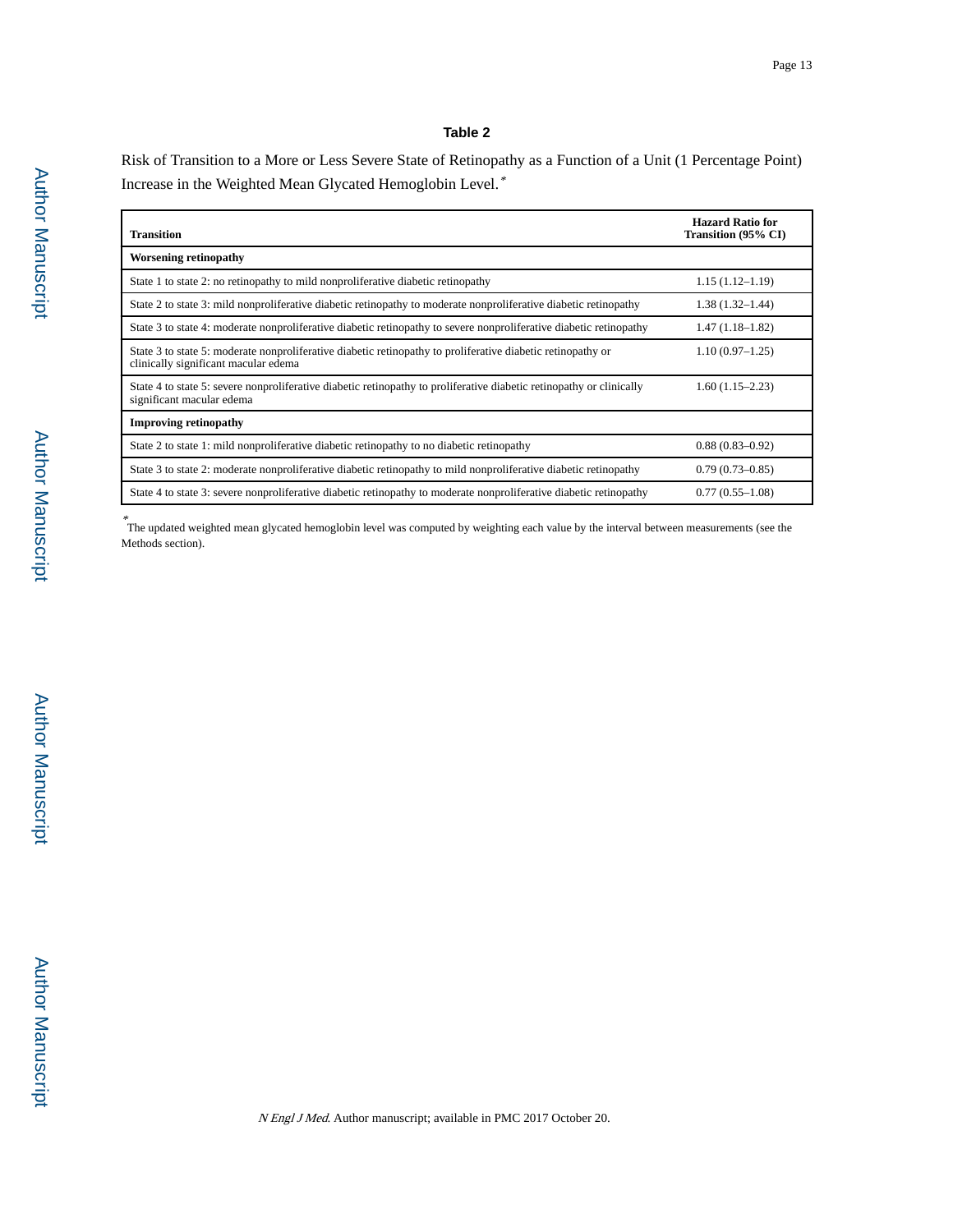## **Table 3**

Screening Schedule and the Corresponding Probability of Progression from Lower Levels of Retinopathy (States 1 through 4) to State 5 Retinopathy Screening Schedule and the Corresponding Probability of Progression from Lower Levels of Retinopathy (States 1 through 4) to State 5 Retinopathy \* (Proliferative Diabetic Retinopathy or Clinically Significant Macular Edema).

| Covariate       | State 1 to State 5            |         | State 2 to State 5                                            |     | State 3 to State 5             |                  | State 4 to State 5             |                  |
|-----------------|-------------------------------|---------|---------------------------------------------------------------|-----|--------------------------------|------------------|--------------------------------|------------------|
|                 |                               |         | Screening Interval Probability Screening Interval Probability |     | Screening Interval Probability |                  | Screening Interval Probability |                  |
|                 | $\emph{percent}$              |         | percent                                                       |     | percent                        |                  | percent                        |                  |
| Overall         | 4 yr                          | 2.9     | $3 \text{ yr}$                                                | 3.7 | $6 \text{ mo}$                 | 6.6              | $3 \text{ mo}$                 | 14.4             |
|                 | Glycated hemoglobin level (%) |         |                                                               |     |                                |                  |                                |                  |
| Mean            |                               |         |                                                               |     |                                |                  |                                |                  |
| $\bullet$       | $5 \, yr$                     | $1.0\,$ | 5 yr                                                          | 1.9 | $6 \text{ }\mathrm{mo}$        | 4.3              | $3 \text{ mo}$                 | 3.3              |
| ${}^{\infty}$   | 5 yr                          | 3.5     | 4 yr                                                          | 4.4 | $3 \text{ mo}$                 | 3.0              | $1 \text{ mo}$                 | $\overline{3.1}$ |
| $\supseteq$     | $3 \text{ yr}$                | 4.3     | 2 yr                                                          | 4.5 | $3 \text{ mo}$                 | 4.0              | $1 \text{ mo}$                 | 7.8              |
| Current         |                               |         |                                                               |     |                                |                  |                                |                  |
| $\bullet$       | $5 \text{ yr}$                | 1.2     | $5 \text{ yr}$                                                | 2.3 | $6 \:\rm{m}$                   | 3.9              | $3 \text{ mo}$                 | 2.5              |
| ${}^{\infty}$   | $5 \text{ yr}$                | 3.4     | 4 yr                                                          | 4.4 | $3 \text{ mo}$                 | 2.9              | $1 \text{ mo}$                 | 4.5              |
| $\mathbf{C}$    | $3 \text{ yr}$                | 3.5     | 2 yr                                                          | 3.9 | $3 \text{ mo}$                 | 4.2              | $1 \text{ mo}$                 | $\ddot{5}$       |
| Sex             |                               |         |                                                               |     |                                |                  |                                |                  |
| Male            | $4 \text{ yr}$                | 2.9     | $3 \text{ yr}$                                                | 3.8 | $3 \text{ mo}$                 | 3.1              | $1 \text{ mo}$                 | 5.7              |
| Female          | $4 \text{ yr}$                | 2.9     | $3 \text{ yr}$                                                | 3.7 | $3 \text{ mo}$                 | 3.8              | $1 \text{ mo}$                 | 5.5              |
| Treatment group |                               |         |                                                               |     |                                |                  |                                |                  |
| Intensive       | 4 yr                          | 3.8     | 3yr                                                           | 4.7 | $3 \ \mathrm{mo}$              | $\overline{3.1}$ | $1 \text{ mo}$                 | 63               |
| Conventional    | $3 \text{ yr}$                | 4.3     | 2 yr                                                          | 4.5 | $3 \text{ mo}$                 | 2.7              | $1 \text{ m}$                  | 9.2              |
| Age (yr)        |                               |         |                                                               |     |                                |                  |                                |                  |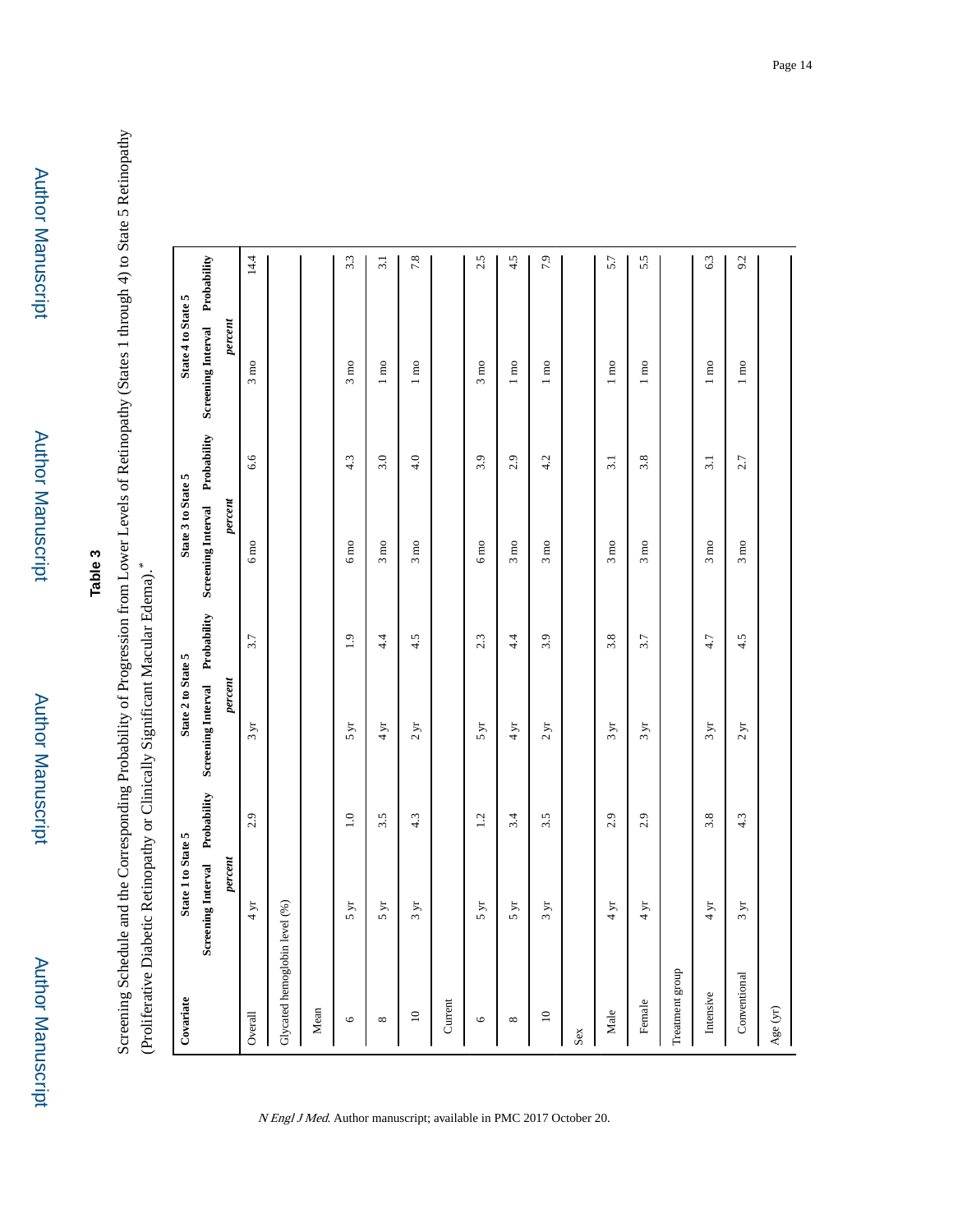Author Manuscript

**Author Manuscript** 

| Covariate                     | State 1 to State 5             |     | State 2 to State 5             |     | State 3 to State 5             |     | State 4 to State 5             |      |
|-------------------------------|--------------------------------|-----|--------------------------------|-----|--------------------------------|-----|--------------------------------|------|
|                               | Screening Interval Probability |     | Screening Interval Probability |     | Screening Interval Probability |     | Screening Interval Probability |      |
|                               | percent                        |     | percent                        |     | percent                        |     | percent                        |      |
| $20\,$                        | $\lambda$                      | 4.9 | $3 \text{ yr}$                 | 3.9 | $3 \text{ mo}$                 | 3.2 | $1 \text{ mo}$                 | 3.9  |
| $\Theta$                      | $\mu$<br>u)                    | 3.2 | $4 \text{ yr}$                 | 5.2 | $3 \text{ mo}$                 | 3.6 | $1 \text{ mo}$                 | 6.3  |
| $\pmb{\mathcal{S}}$           | $\mathbf{y}$                   | 1.3 | 4 yr                           | 3.2 | $3 \text{ mo}$                 | 3.6 | $1 \text{ mo}$                 | 6.3  |
| Duration of diabetes (yr)     |                                |     |                                |     |                                |     |                                |      |
| 5                             | $\mu$<br>n                     | 4.3 | $4 \,\rm yr$                   | 5.0 | $2 \text{ mo}$                 | 3.6 | $1 \text{ mo}$                 | 12.0 |
| $\square$                     | $\mu$                          | 4.7 | $3 \text{ yr}$                 | 4.4 | $3 \text{ mo}$                 | 4.5 | $1 \text{ mo}$                 | 8.8  |
| $20\,$                        | $\mu$                          | 3.0 | $3 \, yr$                      | 3.6 | $3 \text{ mo}$                 | 3.2 | $1 \text{ mo}$                 | 4.7  |
| $\boldsymbol{30}$             | $\mathbf{y}$                   | 1.4 | 5 yr                           | 5.0 | $6 \text{ mo}$                 | 4.2 | $2\,\mathrm{mo}$               | 4.4  |
| Hypertension $\vec{r}$        |                                |     |                                |     |                                |     |                                |      |
| Yes                           | $\mu$<br>5                     | 2.6 | 3yr                            | 3.5 | $3 \text{ mo}$                 | 3.4 | $1 \text{ mo}$                 | 2.8  |
| $\mathsf{S}^{\mathsf{o}}$     | $\gtrsim$                      | 4.5 | $3 \text{ yr}$                 | 3.7 | $3 \text{ mo}$                 | 3.4 | $1 \text{ mo}$                 | 6.2  |
| $Hyperlipidemia$ <sup>#</sup> |                                |     |                                |     |                                |     |                                |      |
| Yes                           | $\overline{y}$<br>u,           | 4.7 | $3 \text{ yr}$                 | 4.3 | $3 \text{ mo}$                 | 3.8 | $1 \text{ mo}$                 | 5.6  |
| ż                             | $\lambda$                      | 4.2 | 3yr                            | 3.5 | $3 \text{ mo}$                 | 3.3 | $1 \text{ mo}$                 | 5.2  |

 $^4$ Hyperlipidemia was defined as a fasting low-density lipoprotein cholesterol level of 160 mg per deciliter (4.1 mmol per liter) or higher, a fasting triglyceride level of 400 mg per deciliter (4.5 mmol per liter) or hi ‡ Hyperlipidemia was defined as a fasting low-density lipoprotein cholesterol level of 160 mg per deciliter (4.1 mmol per liter) or higher, a fasting triglyceride level of 400 mg per deciliter (4.5 mmol per Hypertension was defined as a measured systolic blood pressure of 140 mm Hg or greater or a diastolic blood pressure of 90 mm Hg or greater, or the use of antihypertensive medications. Hypertension was defined as a measured systolic blood pressure of 140 mm Hg or greater or a diastolic blood pressure of 90 mm Hg or greater, or the use of antihypertensive medications.

liter) or higher, or the use of hypolipidemic medications.

N Engl J Med. Author manuscript; available in PMC 2017 October 20.